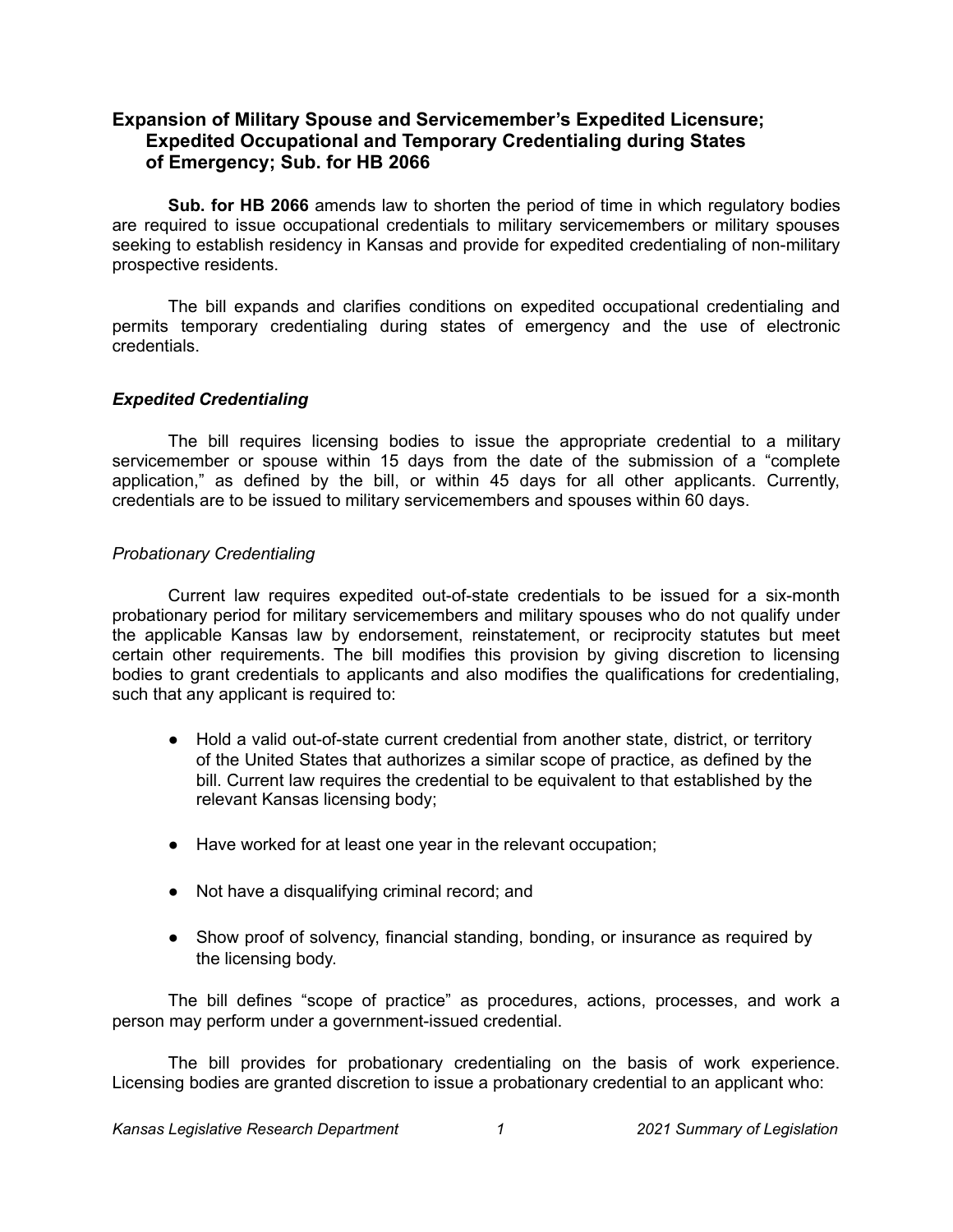- Worked in an occupation that was not a regulated profession in the other state for at least three of the four immediately preceding years; and
- Does not hold a valid out-of-state current credential from another state, district, or territory of the United States that authorizes a similar scope of practice, but who otherwise meets the requirements for probationary credentialing.

The bill also provides for probationary credentialing on the basis of "private certification" as defined by the bill to mean a voluntary program in which a private organization grants nontransferable recognition to an individual who meets personal qualifications and standards relevant to performing the occupation as determined by the private organization.

Licensing bodies are granted discretion to issue a probationary credential to an applicant who:

- Holds a current and valid private certification;
- Worked in an occupation that was not a regulated profession in the other state for at least two years;
- Is in good standing by the organization that issued the private certification; and
- Otherwise meets the requirements for probationary credentialing.

The bill grants the right to deny probationary credentials based on private certification or work experience if the licensing body finds on specific grounds that issuing a credential would jeopardize the public health and safety.

## *Temporary Permits*

The bill provides for licensing body issuance of temporary occupational permits to applicants whose out-of-state credential, private certification, or work experience is determined by the licensing body to not authorize a similar scope of practice, provided that doing so would not jeopardize the public health and safety.

Temporary occupational permits allow applicants to lawfully practice their occupation while completing any specific requirements to practice in Kansas that were not required in the other state.

Provided that an applicant meets all other qualifications:

- If the applicant is a military servicemember or spouse, a licensing body is required to issue such permits, or
- If the applicant is not a military servicemember or spouse, a licensing body has discretion to issue such permits.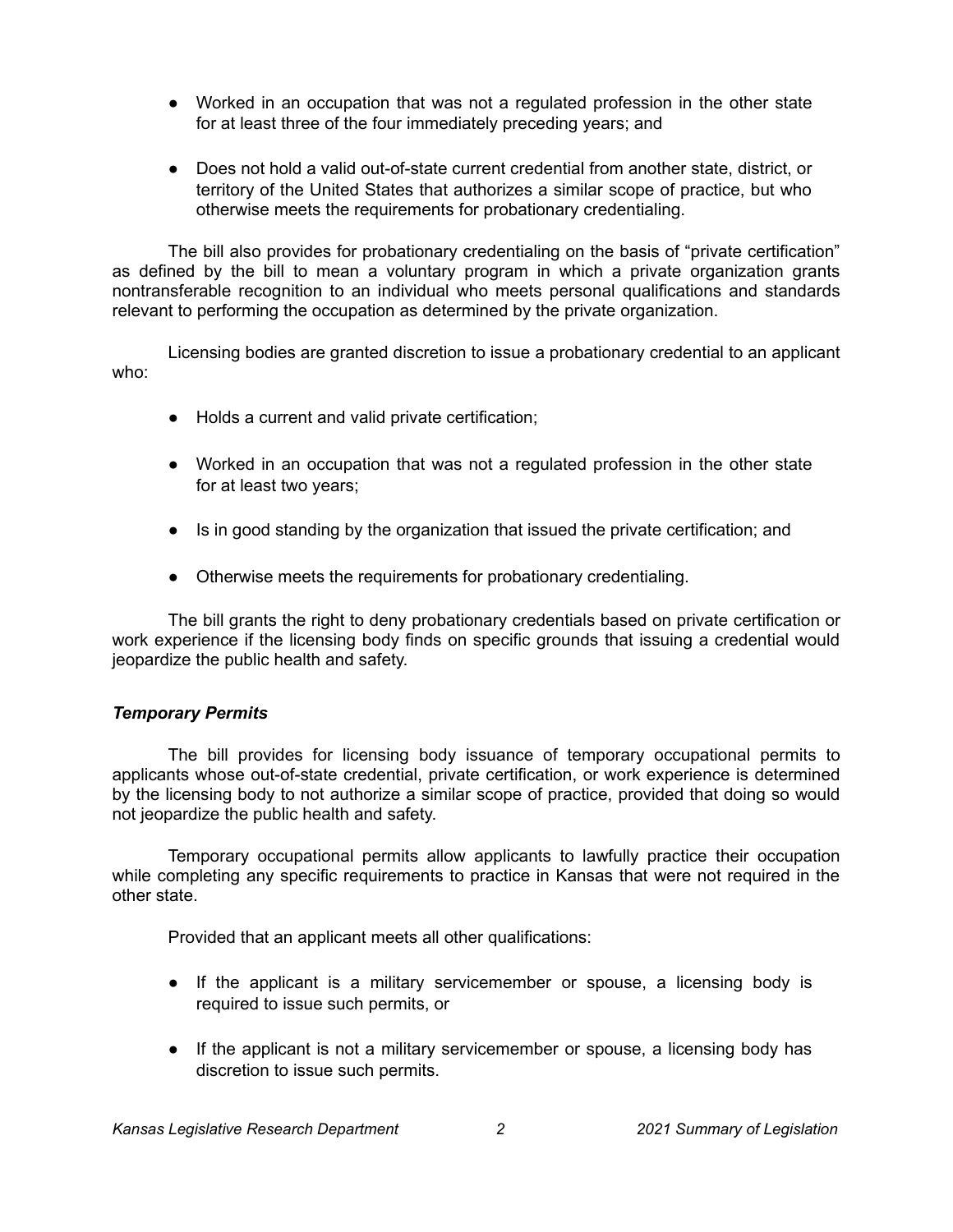### *State of Emergency Credentialing*

The bill permits licensing bodies to grant temporary licenses to practice during a state of emergency declared by the Legislature, if the licensing body determines the applicant's qualifications are sufficient to protect the public health and safety.

### *Electronic Credentialing*

The bill grants licensing bodies the ability to issue credentials that are valid for verification purposes when displayed electronically. Licensing bodies are able to determine the format and requirements for the use of such credentials, including the use of third-party systems.

### *General Provisions*

The bill allows licensing bodies to allow an applicant who has not worked in their occupation for the preceding two years to complete additional testing, training, monitoring, or continuing education necessary to establish the applicant's ability to practice in a manner that protects the public health and safety. However, the bill limits additional requirements to matters required by Kansas law that are materially different from the laws of the other state.

The bill is not to be construed to conflict with federal law, multi-state compacts, rule, regulation, reciprocal, or other statutory provision, or to prohibit a licensing body from denying a credential based upon the possible endangerment of the public health and safety. The bill requires all proceedings to be conducted in accordance with the Kansas Administrative Procedure Act and be reviewable under the Kansas Judicial Review Act.

The bill specifies the provisions of the bill shall not be construed to be in conflict with any applicable Kansas scope of practice limitation and Kansas scopes of practice apply to applicants receiving credentials under the provisions of the bill.

The bill applies to all licensing bodies except those relevant to the practice of law or the regulation of attorneys. The bill specifically names the following bodies that are subject to the provisions of the bill:

- Abstracters' Board of Examiners;
- Board of Accountancy;
- Board of Adult Care Home Administrators;
- Secretary for Aging and Disability Services (with respect to KSA 65-5901, *et seq.* [the Dietitians Licensing Act], and KSA 65-6503, *et seq.* [regarding speechlanguage pathologists or audiologists]);
- Kansas Board of Barbering;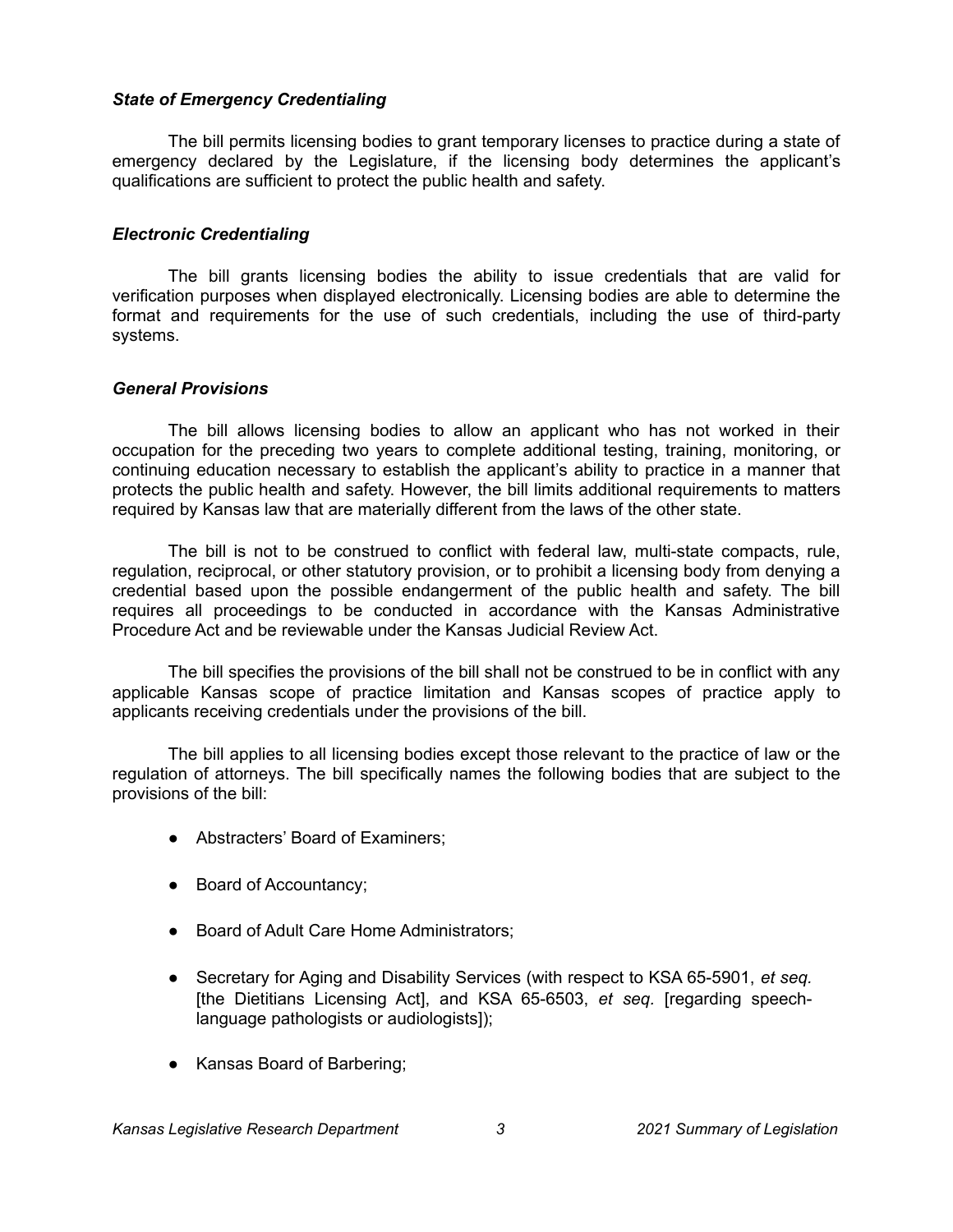- Behavioral Sciences Regulatory Board;
- Kansas State Board of Cosmetology;
- Kansas Dental Board;
- State Board of Education;
- Kansas Board of Examiners in Fitting and Dispensing of Hearing Instruments;
- Board of Examiners in Optometry;
- State Board of Healing Arts, the Secretary of Health and Environment (with respect to KSA 82a-1201, *et seq.*);
- Commissioner of Insurance (with respect to KSA 40-241 and 40-4901, *et seq.*);
- State Board of Mortuary Arts;
- Board of Nursing;
- State Board of Pharmacy;
- Kansas Real Estate Commission;
- Real Estate Appraisal Board;
- State Board of Technical Professions; and
- State Board of Veterinary Examiners.

The State Board of Healing Arts is permitted to deny a credential or temporary license to an applicant if it is determined the individual's qualifications are not substantially equivalent to those established by the Board. This exemption also applies to the State Board of Technical Professions, provided an applicant is seeking a credential to practice engineering.

Starting on July 1, 2021, each licensing body listed in the bill will annually report information to the Director of Legislative Research (Director) by August 31, which will allow for the analysis of applications by applicant type (*i.e.*, military servicemember, military spouse, or non-military) and the number of applications received, granted, and denied; the average length of time between receipt of the application and the completion of the application; the average length of time between receipt of a complete application to the issuance of a credential (temporary or permanent); and identification by category of applicant in which the licensing body failed to meet the time limits specified in the bill and the reasons for the failure. Licensing bodies are required to provide the information in a manner that maintains applicants' confidentiality.